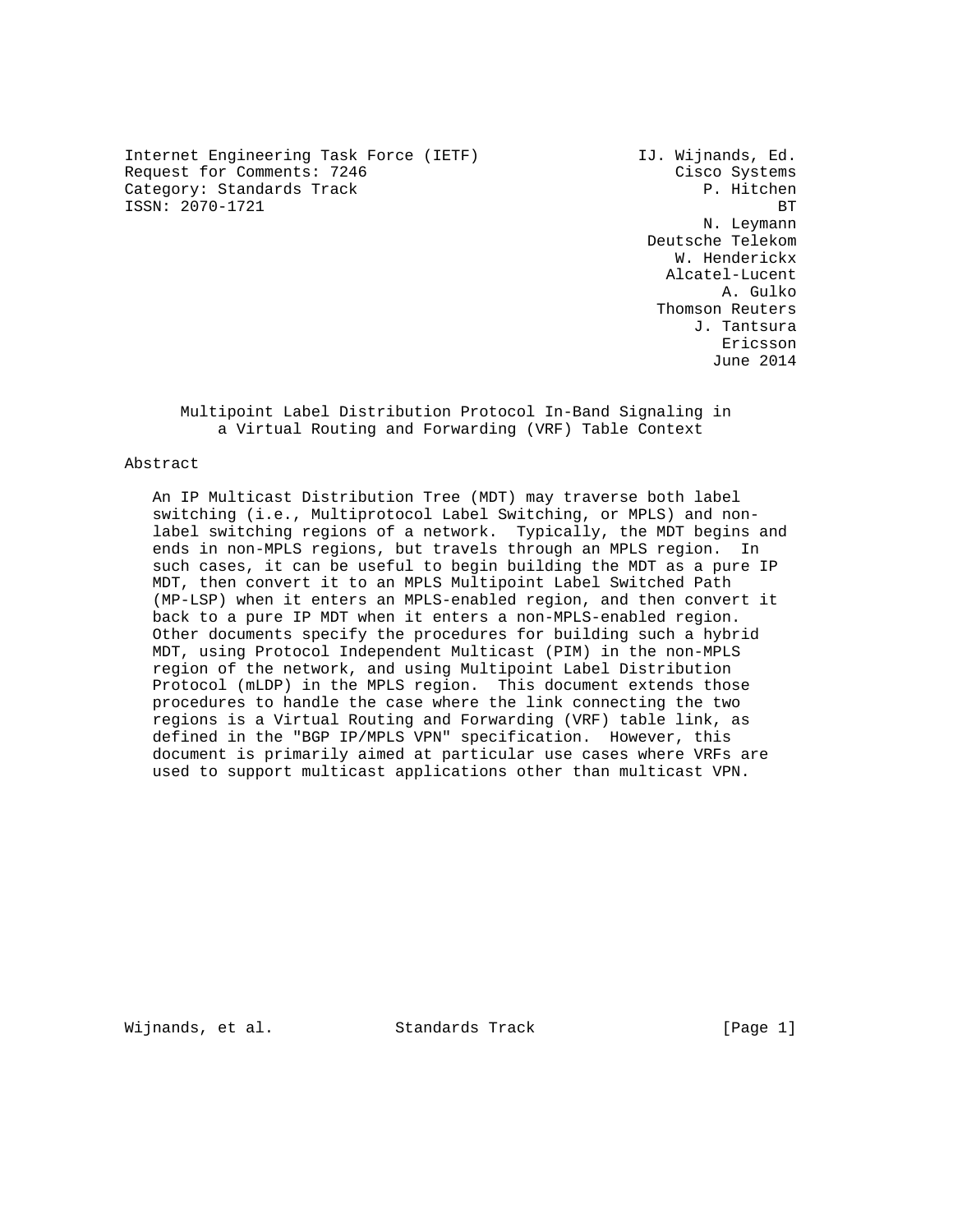Status of This Memo

This is an Internet Standards Track document.

 This document is a product of the Internet Engineering Task Force (IETF). It represents the consensus of the IETF community. It has received public review and has been approved for publication by the Internet Engineering Steering Group (IESG). Further information on Internet Standards is available in Section 2 of RFC 5741.

 Information about the current status of this document, any errata, and how to provide feedback on it may be obtained at http://www.rfc-editor.org/info/rfc7246.

Copyright Notice

 Copyright (c) 2014 IETF Trust and the persons identified as the document authors. All rights reserved.

 This document is subject to BCP 78 and the IETF Trust's Legal Provisions Relating to IETF Documents (http://trustee.ietf.org/license-info) in effect on the date of publication of this document. Please review these documents carefully, as they describe your rights and restrictions with respect to this document. Code Components extracted from this document must include Simplified BSD License text as described in Section 4.e of the Trust Legal Provisions and are provided without warranty as described in the Simplified BSD License.

Table of Contents

|    |      | 1.1. Conventions Used in This Document 4     |  |  |  |  |  |  |  |  |
|----|------|----------------------------------------------|--|--|--|--|--|--|--|--|
|    |      |                                              |  |  |  |  |  |  |  |  |
|    |      | 2. VRF In-Band Signaling for MP LSPs 5       |  |  |  |  |  |  |  |  |
|    |      | Encoding the Opaque Value of an LDP MP FEC 7 |  |  |  |  |  |  |  |  |
|    |      | 3.1. Transit VPNv4 Source TLV 7              |  |  |  |  |  |  |  |  |
|    |      | 3.2. Transit VPNv6 Source TLV 8              |  |  |  |  |  |  |  |  |
|    |      | 3.3. Transit VPNv4 Bidir TLV 9               |  |  |  |  |  |  |  |  |
|    |      | 3.4. Transit VPNv6 Bidir TLV 10              |  |  |  |  |  |  |  |  |
|    |      | 4. Security Considerations 10                |  |  |  |  |  |  |  |  |
| 5. |      |                                              |  |  |  |  |  |  |  |  |
| б. |      |                                              |  |  |  |  |  |  |  |  |
|    |      |                                              |  |  |  |  |  |  |  |  |
|    | 7.1. | Normative References 11                      |  |  |  |  |  |  |  |  |
|    | 7.2. | Informative References 12                    |  |  |  |  |  |  |  |  |

Wijnands, et al. Standards Track [Page 2]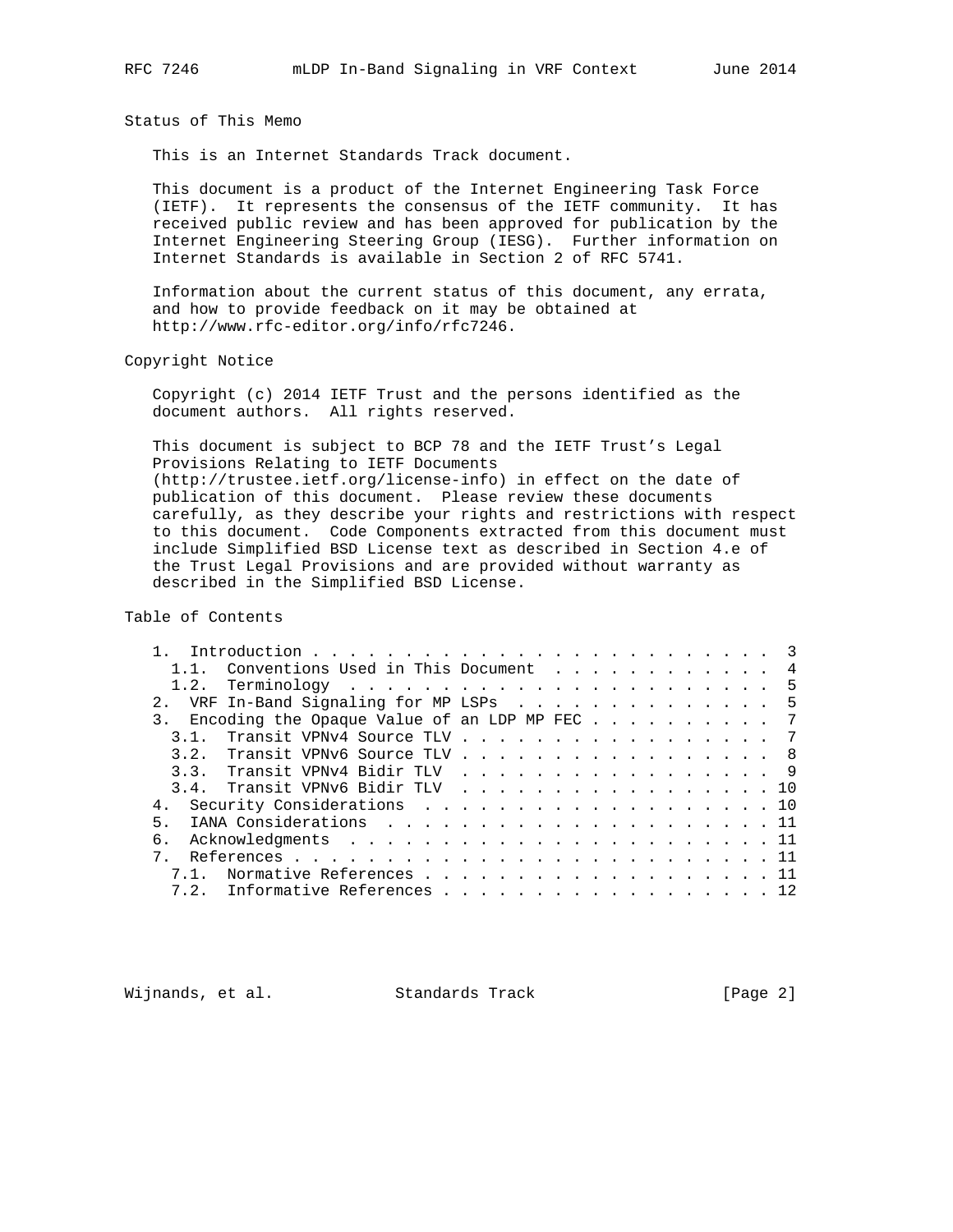## 1. Introduction

 Sometimes an IP Multicast Distribution Tree (MDT) traverses both MPLS-enabled and non-MPLS-enabled regions of a network. Typically, the MDT begins and ends in non-MPLS regions, but travels through an MPLS region. In such cases, it can be useful to begin building the MDT as a pure IP MDT, then convert it to an MPLS Multipoint Label Switched Path (LSP) when it enters an MPLS-enabled region, and then convert it back to a pure IP MDT when it enters a non-MPLS-enabled region. Other documents specify the procedures for building such a hybrid MDT, using Protocol Independent Multicast (PIM) in the non- MPLS region of the network, and using Multipoint Label Distribution Protocol (mLDP) in the MPLS region. This document extends the procedures from [RFC6826] to handle the case where the link connecting the two regions is a Virtual Routing and Forwarding (VRF) table link, as defined in the "BGP IP/MPLS VPN" specification [RFC6513]. However, this document is primarily aimed at particular use cases where VRFs are used to support multicast applications other than multicast VPN.

 In PIM, a tree is identified by a source address (or in the case of bidirectional trees [RFC5015], a rendezvous point address or "RPA") and a group address. The tree is built from the leaves up, by sending PIM control messages in the direction of the source address or the RPA. In mLDP, a tree is identified by a root address and an "opaque value", and is built by sending mLDP control messages in the direction of the root. The procedures of [RFC6826] explain how to convert a PIM <source address or RPA, group address> pair into an mLDP <root node, opaque value> pair and how to convert the mLDP <root node, opaque value> pair back into the original PIM <source address or RPA, group address> pair.

 However, the procedures in [RFC6826] assume that the routers doing the PIM/mLDP conversion have routes to the source address or RPA in their global routing tables. Thus, the procedures cannot be applied exactly as specified when the interfaces connecting the non-MPLS enabled region to the MPLS-enabled region are interfaces that belong to a VRF as described in [RFC4364]. This specification extends the procedures of [RFC6826] so that they may be applied in the VRF context.

 As in [RFC6826], the scope of this document is limited to the case where the multicast content is distributed in the non-MPLS-enabled regions via PIM-created source-specific or bidirectional trees. Bidirectional trees are always mapped onto multipoint-to-multipoint LSPs, and source-specific trees are always mapped onto point-to multipoint LSPs.

Wijnands, et al. Standards Track [Page 3]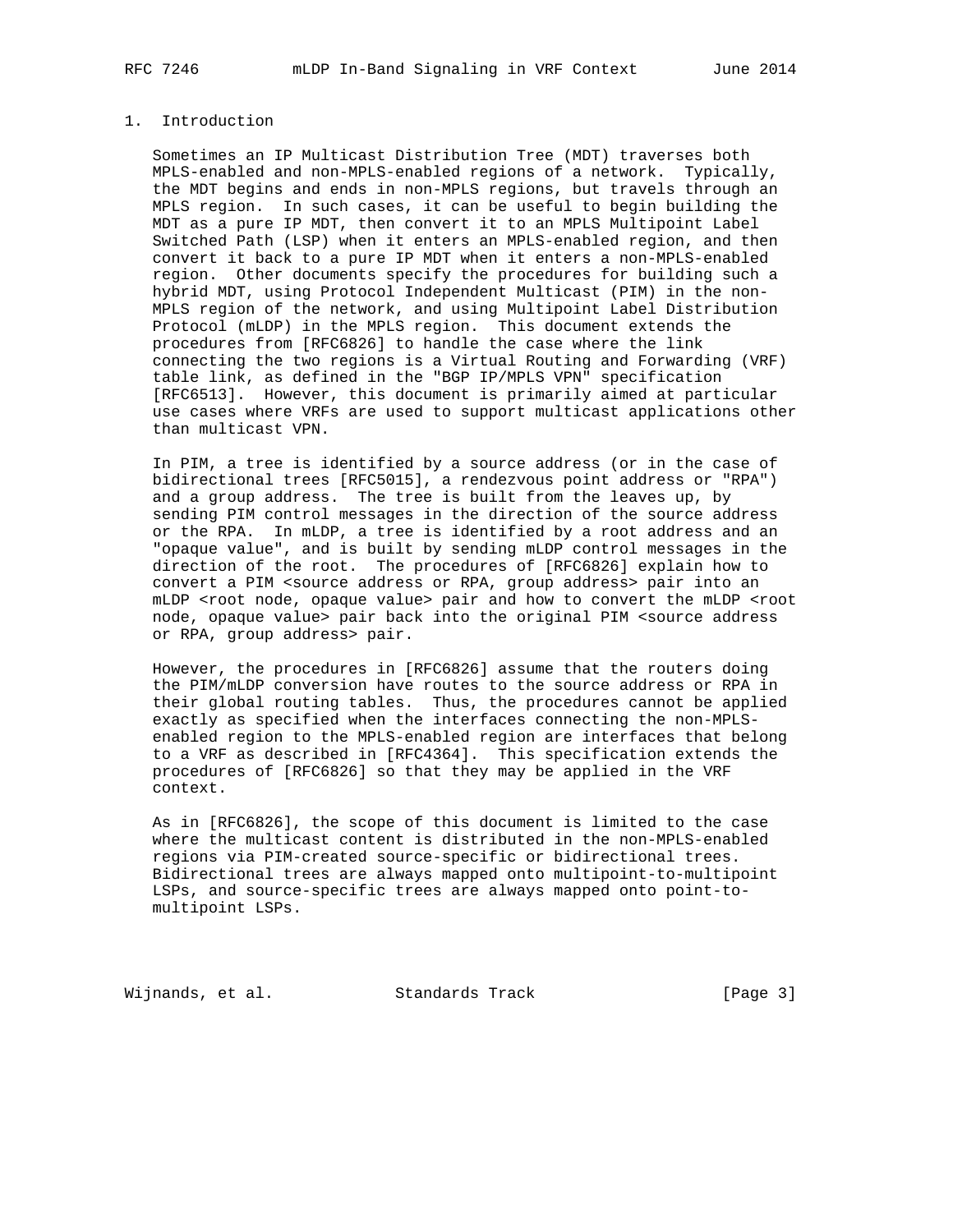Note that the procedures described herein do not support non bidirectional PIM Any-Source Multicast (ASM) groups, do not support the use of multicast trees other than mLDP multipoint LSPs in the core, and do not provide the capability to aggregate multiple PIM trees onto a single multipoint LSP. If any of those features are needed, they can be provided by the procedures of [RFC6513] and [RFC6514]. However, there are cases where multicast services are offered through interfaces associated with a VRF, and where mLDP is used in the core, but where aggregation is not desired. For example, some service providers offer multicast content to their customers, but have chosen to use VRFs to isolate the various customers and services. This is a simpler scenario than one in which the customers provide their own multicast content, out of the control of the service provider, and can be handled with a simpler solution. Also, when PIM trees are mapped one-to-one to multipoint LSPs, it is helpful for troubleshooting purposes to have the PIM source/group addresses encoded into the mLDP FEC (Forwarding Equivalence Class) element in what this document terms "mLDP in-band signaling".

 In order to use the mLDP in-band signaling procedures for a particular group address in the context of a particular set of VRFs, those VRFs MUST be configured with a range of multicast group addresses for which mLDP in-band signaling is to be enabled. This configuration is per VRF defined in [RFC4364]). For those groups, and those groups only, the procedures of this document are used. For other groups, the general-purpose multicast VPN procedures MAY be used, although it is more likely this VRF is dedicated to mLDP in band signaling procedures and all other groups are discarded. The configuration MUST be present in all PE routers that attach to sites containing senders or receivers for the given set of group addresses. Note that because the provider most likely owns the multicast content and the method of transportation across the network, which are both transparent to the end user, no coordination needs to happen between the end user and the provider.

### 1.1. Conventions Used in This Document

 The key words "MUST", "MUST NOT", "REQUIRED", "SHALL", "SHALL NOT", "SHOULD", "SHOULD NOT", "RECOMMENDED", "MAY", and "OPTIONAL" in this document are to be interpreted as described in RFC 2119 [RFC2119].

Wijnands, et al. Standards Track [Page 4]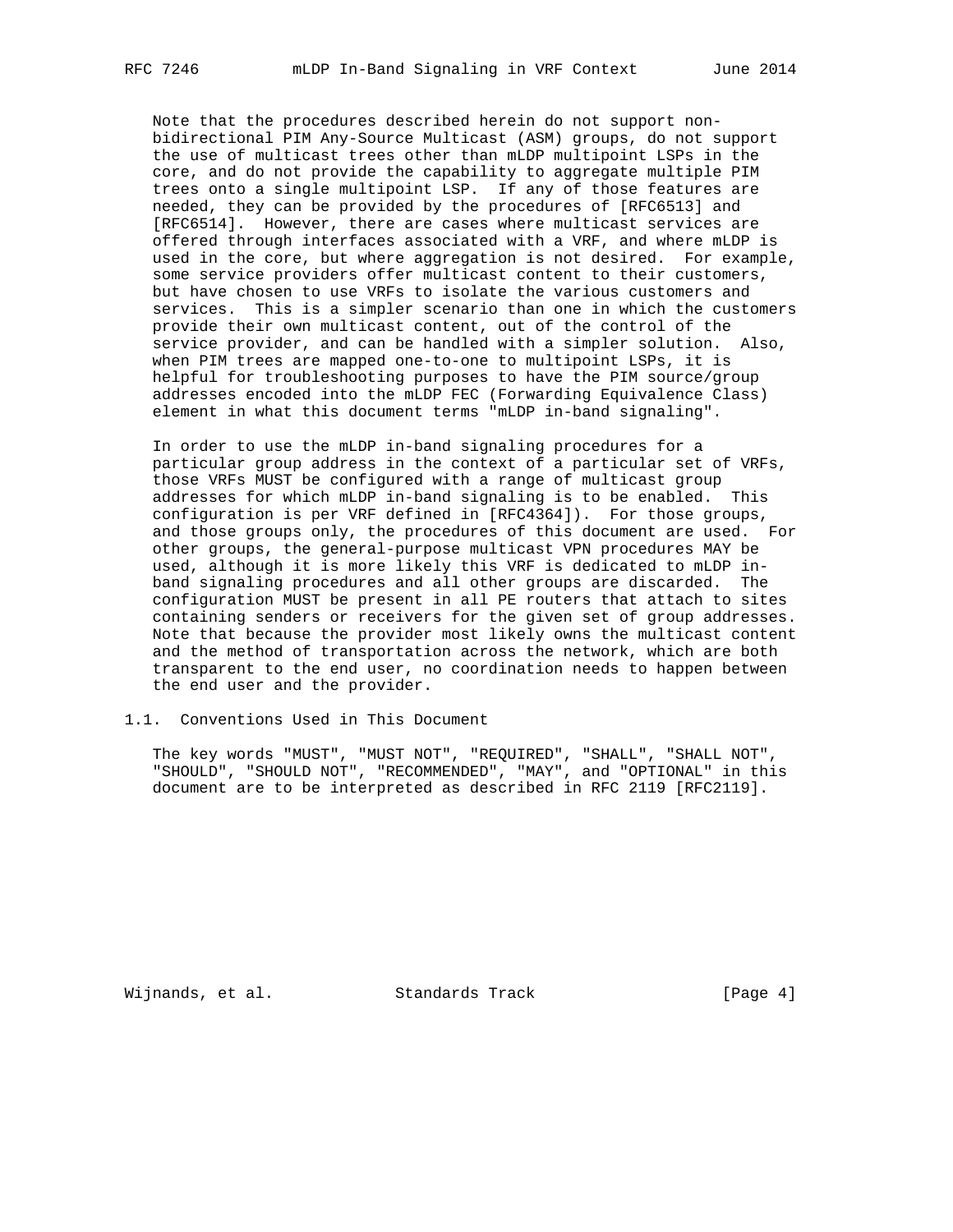### 1.2. Terminology

 In-band signaling: Using the opaque value of an mLDP FEC element to encode the  $(S,G)$  or  $(*,G)$  identifying a particular IP multicast tree.

Ingress LSR: Source of a P2MP LSP, also referred to as root node.

 IP multicast tree: An IP multicast distribution tree identified by a source IP address and/or IP multicast destination address, also referred to as  $(S,G)$  and  $(*,G)$ .

mLDP: Multipoint LDP.

- MP LSP: A multipoint LSP, either a P2MP or an MP2MP LSP.
- MP2MP LSP: An LSP that connects a set of leaf nodes, acting indifferently as ingress or egress (see [RFC6388]).
- P2MP LSP: An LSP that has one Ingress LSR and one or more Egress LSRs (see [RFC6388]).
- RPA: Rendezvous Point Address, the address that is used as the root of the distribution tree for a range of multicast groups.
- RD: Route Distinguisher, an identifier that makes a route unique in the context of a VRF.
- UMH: Upstream Multicast Hop, the upstream router in that is in the path to reach the source of the multicast flow.

VRF: Virtual Routing and Forwarding table.

2. VRF In-Band Signaling for MP LSPs

 Suppose that a PE router, PE1, receives a PIM Join(S,G) message over one of its interfaces that is associated with a VRF. Following the procedure of Section 5.1 of [RFC6513], PE1 determines the "upstream RD", the "upstream PE", and the "upstream multicast hop" (UMH) for the source address S.

 In order to transport the multicast tree via a multipoint (MP) LSP using VRF in-band signaling, an mLDP Label Mapping message is sent by PE1. This message will contain either a P2MP FEC or an MP2MP FEC (see [RFC6388]), depending upon whether the PIM tree being transported is a source-specific tree, or a bidirectional tree, respectively. The FEC contains a "root" and an "opaque value".

Wijnands, et al. Standards Track [Page 5]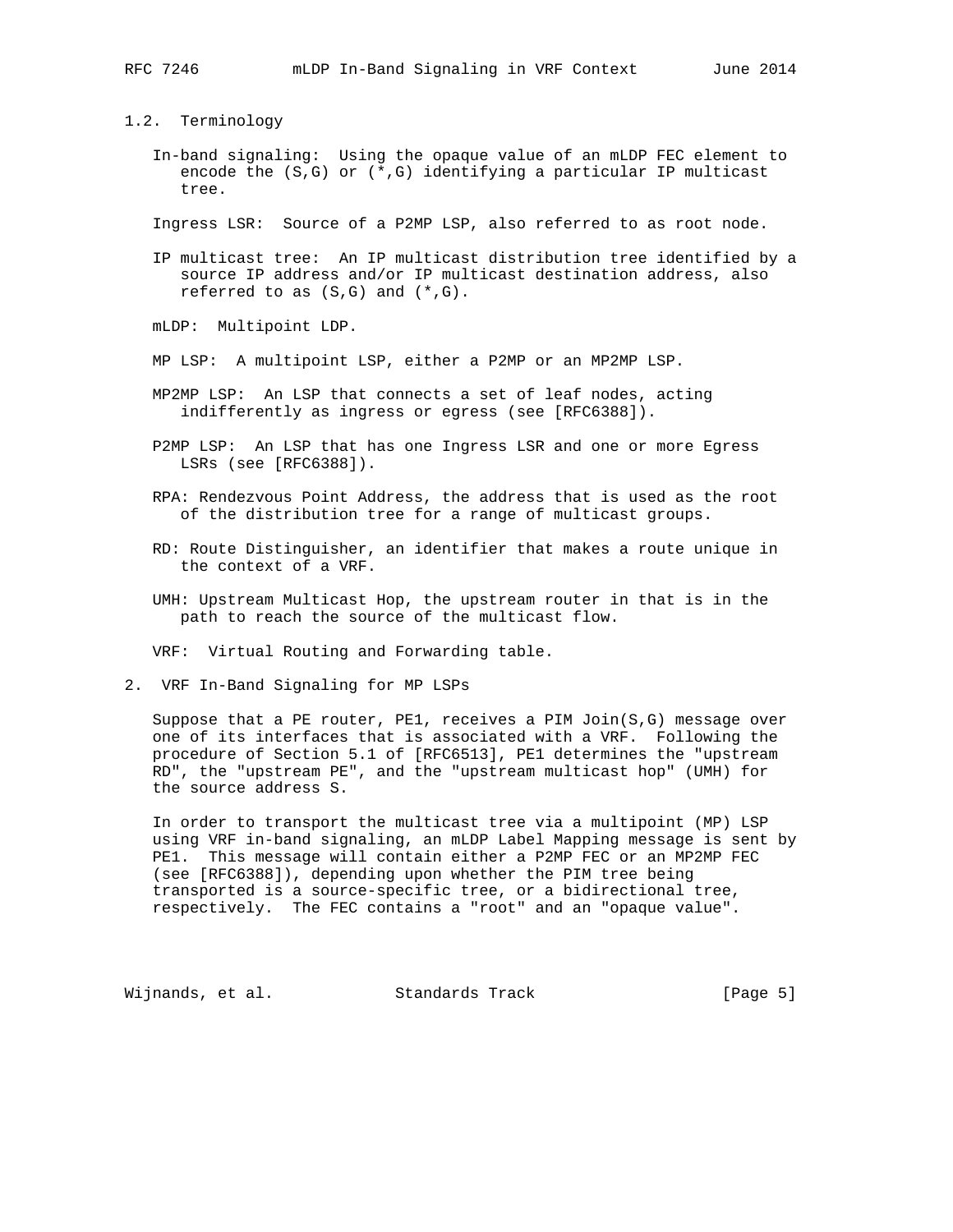If the UMH and the upstream PE have the same IP address (i.e., the upstream PE is the UMH), then the root of the multipoint FEC is set to the IP address of the upstream PE. If, in the context of this VPN, (S,G) refers to a source-specific MDT, then the values of S, G, and the upstream RD are encoded into the opaque value. If, in the context of this VPN, G is a bidirectional group address, then S is replaced with the value of the RPA associated with G.

 The encoding details are specified in Section 3. Conceptually, the multipoint FEC can be thought of as an ordered pair: {root=<Upstream-PE>; opaque\_value=<S or RPA , G, Upstream-RD>}. The mLDP Label Mapping message is then sent by PE1 on its LDP session to the "next hop" on the message's path to the upstream PE. The "next hop" is usually the directly connected next hop, but see [RFC7060] for cases in which the next hop is not directly connected.

 If the UMH and the upstream PE do not have the same IP address, the procedures of Section 2 of [RFC6512] should be applied. The root node of the multipoint FEC is set to the UMH. The recursive opaque value is then set as follows: the root node is set to the upstream PE, and the opaque value is set to the multipoint FEC described in the previous paragraph. That is, the multipoint FEC can be thought of as the following recursive ordered pair: {root=<UMH>; opaque\_value=<root=Upstream-PE, opaque\_value=<S or RPA, G, Upstream-RD>>}.

 The encoding of the multipoint FEC also specifies the "type" of PIM MDT being spliced onto the multipoint LSP. Four opaque encodings are defined in [RFC6826]: IPv4 source-specific tree, IPv6 source-specific tree, IPv4 bidirectional tree, and IPv6 bidirectional tree.

When a PE router receives an mLDP message with a P2MP or MP2MP FEC, where the PE router itself is the root node, and the opaque value is one of the types defined in Section 3, then it uses the RD encoded in the opaque value field to determine the VRF context. (This RD will be associated with one of the PEs VRFs.) Then, in the context of that VRF, the PE follows the procedure specified in section 2 of [RFC6826].

Wijnands, et al. Standards Track [Page 6]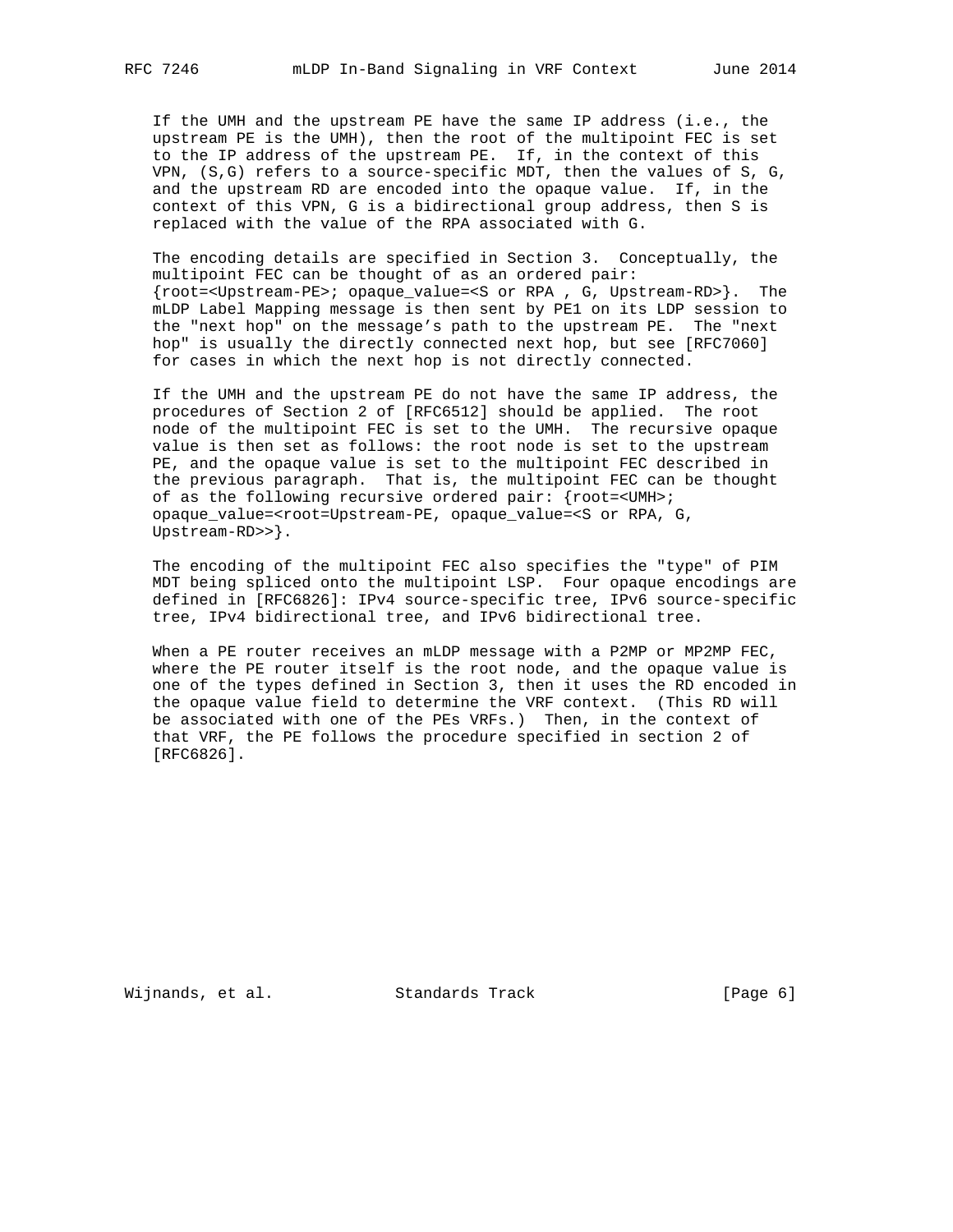- 
- 3. Encoding the Opaque Value of an LDP MP FEC

This section documents the different transit opaque encodings.

3.1. Transit VPNv4 Source TLV

 This opaque value type is used when transporting a source-specific mode multicast tree whose source and group addresses are IPv4 addresses.

|      | 0 1 2 3 4 5 6 7 8 9 0 1 2 3 4 5 6 7 8 9 0 1 2 3 4 5 6 7 8 9 0 1 |                |
|------|-----------------------------------------------------------------|----------------|
|      |                                                                 |                |
| Type | Length                                                          | Source         |
|      | -+-+-+-+-+-+-+-+-+-+-+-+-+-                                     | +-+-+-+-+-+-+- |
|      |                                                                 | Group          |
|      |                                                                 |                |
|      |                                                                 |                |
|      |                                                                 |                |
|      | RD                                                              |                |
|      |                                                                 |                |

Type: 250

Length: 16

Source: IPv4 multicast source address, 4 octets.

Group: IPv4 multicast group address, 4 octets.

RD: Route Distinguisher, 8 octets.

Wijnands, et al. Standards Track [Page 7]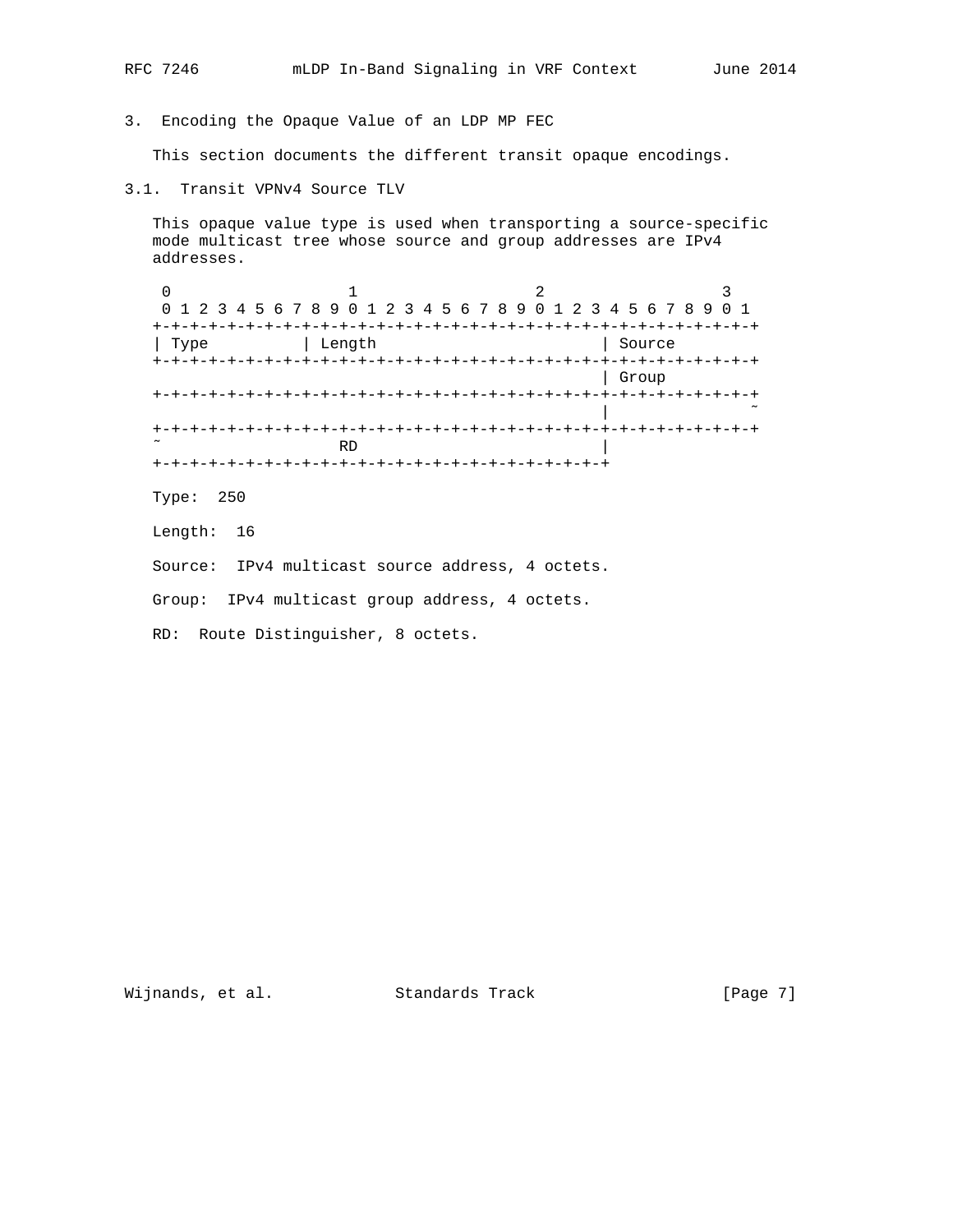# 3.2. Transit VPNv6 Source TLV

 This opaque value type is used when transporting a source-specific mode multicast tree whose source and group addresses are IPv6 addresses.

|                       | 0 1 2 3 4 5 6 7 8 9 0 1 2 3 4 5 6 7 8 9 0 1 2 3 4 5 6 7 8 9 0 1 |        |
|-----------------------|-----------------------------------------------------------------|--------|
|                       |                                                                 |        |
| Type                  | Length                                                          | Source |
|                       | -+-+-+-+-+-+-+-+-+-+-+-+-+                                      |        |
|                       |                                                                 | Group  |
|                       |                                                                 |        |
| ~                     |                                                                 |        |
|                       |                                                                 |        |
| $\tilde{\phantom{a}}$ | <b>RD</b>                                                       |        |

Type: 251

Length: 40

Source: IPv6 multicast source address, 16 octets.

Group: IPv6 multicast group address, 16 octets.

RD: Route Distinguisher, 8 octets.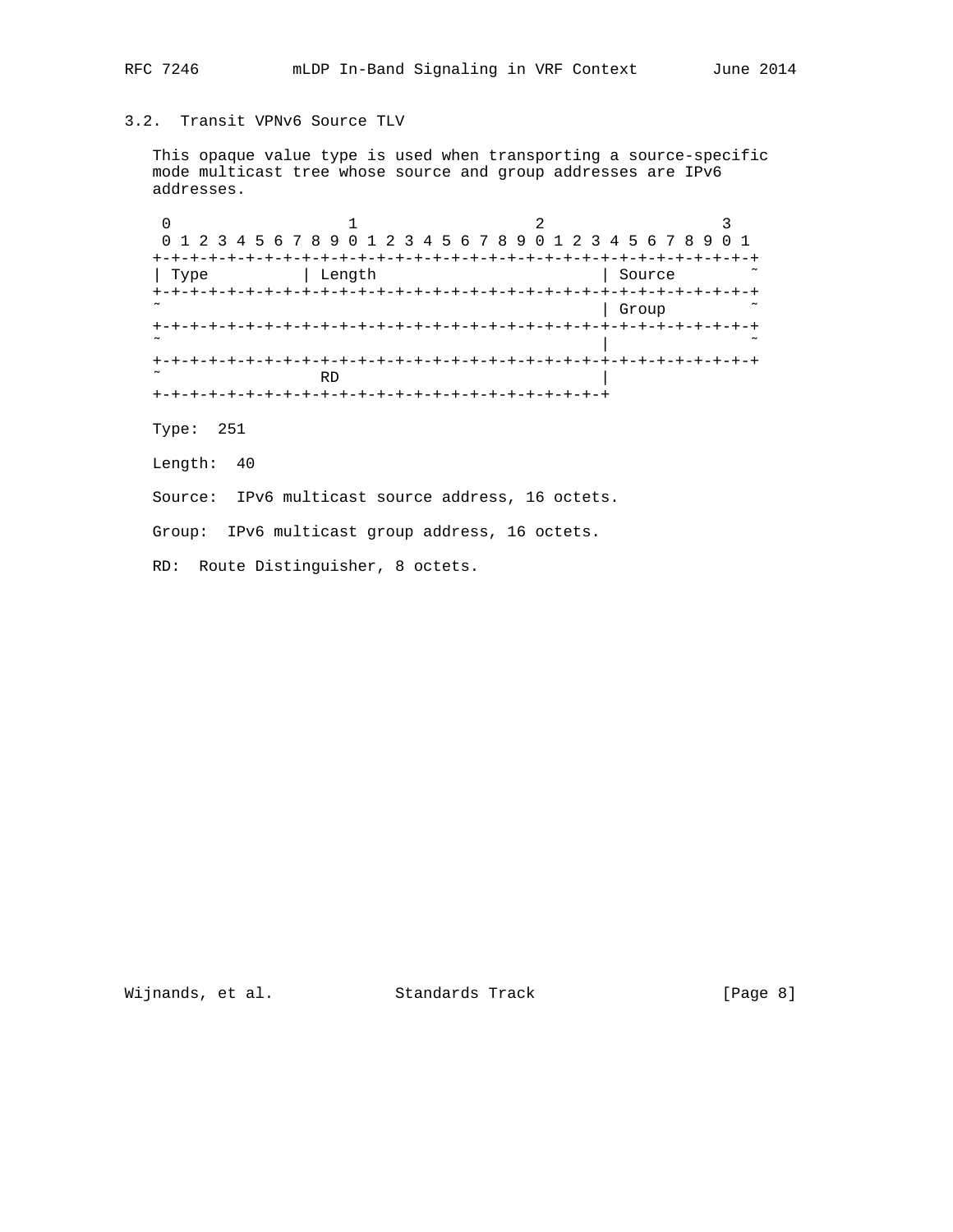# 3.3. Transit VPNv4 Bidir TLV

 This opaque value type is used when transporting a bidirectional multicast tree whose group address is an IPv4 address. The RP address is also an IPv4 address in this case.

|                   | 0 1 2 3 4 5 6 7 8 9 0 1 2 3 4 5 6 7 8 9 0 1 2 3 4 5 6 7 8 9 0 1 |     |          |
|-------------------|-----------------------------------------------------------------|-----|----------|
| $+ - + - +$       |                                                                 |     |          |
| Туре              | Length                                                          |     | Mask Len |
| $+$               |                                                                 |     |          |
|                   |                                                                 | R P |          |
| +-+-+-+-+-+-+-+-+ |                                                                 |     |          |
|                   | Group                                                           |     |          |
|                   |                                                                 |     |          |
|                   |                                                                 | RD  |          |
|                   |                                                                 |     |          |

Type: 9

Length: 17

 Mask Len: The number of contiguous one bits that are left justified and used as a mask, 1 octet.

 RP: Rendezvous Point (RP) IPv4 address used for the encoded Group, 4 octets.

Group: IPv4 multicast group address, 4 octets.

RD: Route Distinguisher, 8 octets.

Wijnands, et al. Standards Track [Page 9]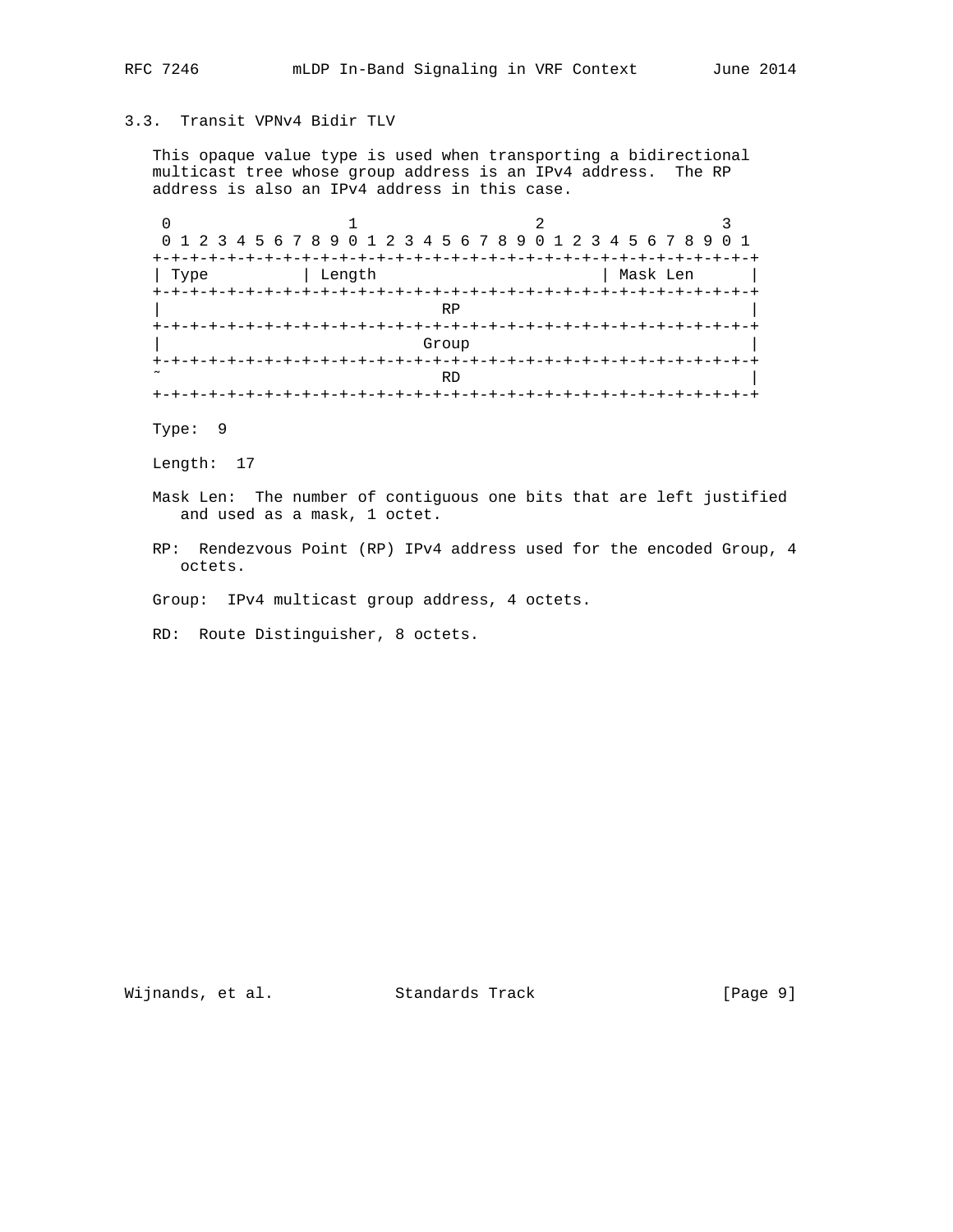## 3.4. Transit VPNv6 Bidir TLV

 This opaque value type is used when transporting a bidirectional multicast tree whose group address is an IPv6 address. The RP address is also an IPv6 address in this case.

|                     |                         |                                     | 3              |
|---------------------|-------------------------|-------------------------------------|----------------|
|                     | 0 1 2 3 4 5 6 7 8 9 0 1 | 2 3 4 5 6 7 8 9 0 1 2 3 4 5 6 7 8 9 | 0 <sub>1</sub> |
| $+ - + - +$<br>Type | Length                  |                                     | Mask Len       |
| $+ - + - + - +$     |                         |                                     |                |
|                     | <b>RP</b>               |                                     |                |
| $\div$              |                         | -+-+-+-+-+-+-+-+                    |                |
|                     |                         |                                     |                |
| $+$<br>+-+-+-+-+-+  |                         |                                     |                |
|                     | Group                   |                                     |                |
| $\ddot{}$           |                         |                                     |                |
|                     |                         |                                     |                |
| $^+$<br>-+-+-+-+-+  |                         |                                     |                |
|                     | <b>RD</b>               |                                     |                |

Type: 10

Length: 41

- Mask Len: The number of contiguous one bits that are left justified and used as a mask, 1 octet.
- RP: Rendezvous Point (RP) IPv6 address used for the encoded group, 16 octets.
- Group: IPv6 multicast group address, 16 octets.

RD: Route Distinguisher, 8 octets.

4. Security Considerations

 The same security considerations apply as for the base LDP specification, described in [RFC5036], and the base mLDP specification, described in [RFC6388].

 Operators MUST configure packet filters to ensure that the mechanism described in this memo does not cause non-global-scoped IPv6 multicast packets to be tunneled outside of their intended scope.

Wijnands, et al. Standards Track [Page 10]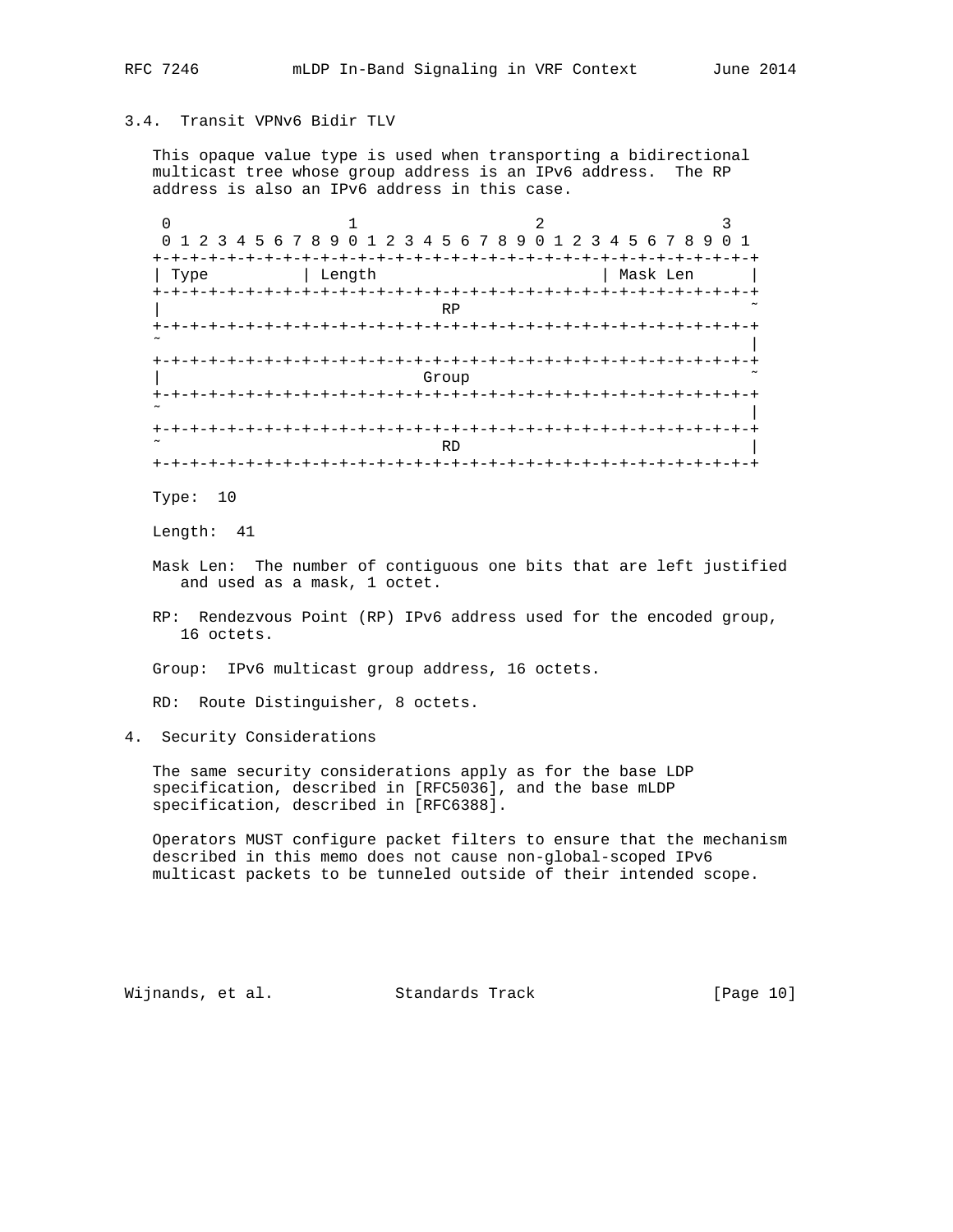5. IANA Considerations

 [RFC6388] defines a registry for the "LDP MP Opaque Value Element basic type". IANA has assigned four new code points in this registry:

 Transit VPNv4 Source TLV type - 250 Transit VPNv6 Source TLV type - 251 Transit VPNv4 Bidir TLV type - 9 Transit VPNv6 Bidir TLV type - 10

6. Acknowledgments

 Thanks to Eric Rosen, Andy Green, Yakov Rekhter, and Eric Gray for their comments on the document.

- 7. References
- 7.1. Normative References
	- [RFC2119] Bradner, S., "Key words for use in RFCs to Indicate Requirement Levels", BCP 14, RFC 2119, March 1997.
	- [RFC4364] Rosen, E. and Y. Rekhter, "BGP/MPLS IP Virtual Private Networks (VPNs)", RFC 4364, February 2006.
	- [RFC5015] Handley, M., Kouvelas, I., Speakman, T., and L. Vicisano, "Bidirectional Protocol Independent Multicast (BIDIR- PIM)", RFC 5015, October 2007.
	- [RFC5036] Andersson, L., Ed., Minei, I., Ed., and B. Thomas, Ed., "LDP Specification", RFC 5036, October 2007.
	- [RFC6388] Wijnands, IJ., Ed., Minei, I., Ed., Kompella, K., and B. Thomas, "Label Distribution Protocol Extensions for Point to-Multipoint and Multipoint-to-Multipoint Label Switched Paths", RFC 6388, November 2011.
	- [RFC6512] Wijnands, IJ., Rosen, E., Napierala, M., and N. Leymann, "Using Multipoint LDP When the Backbone Has No Route to the Root", RFC 6512, February 2012.

Wijnands, et al. Standards Track [Page 11]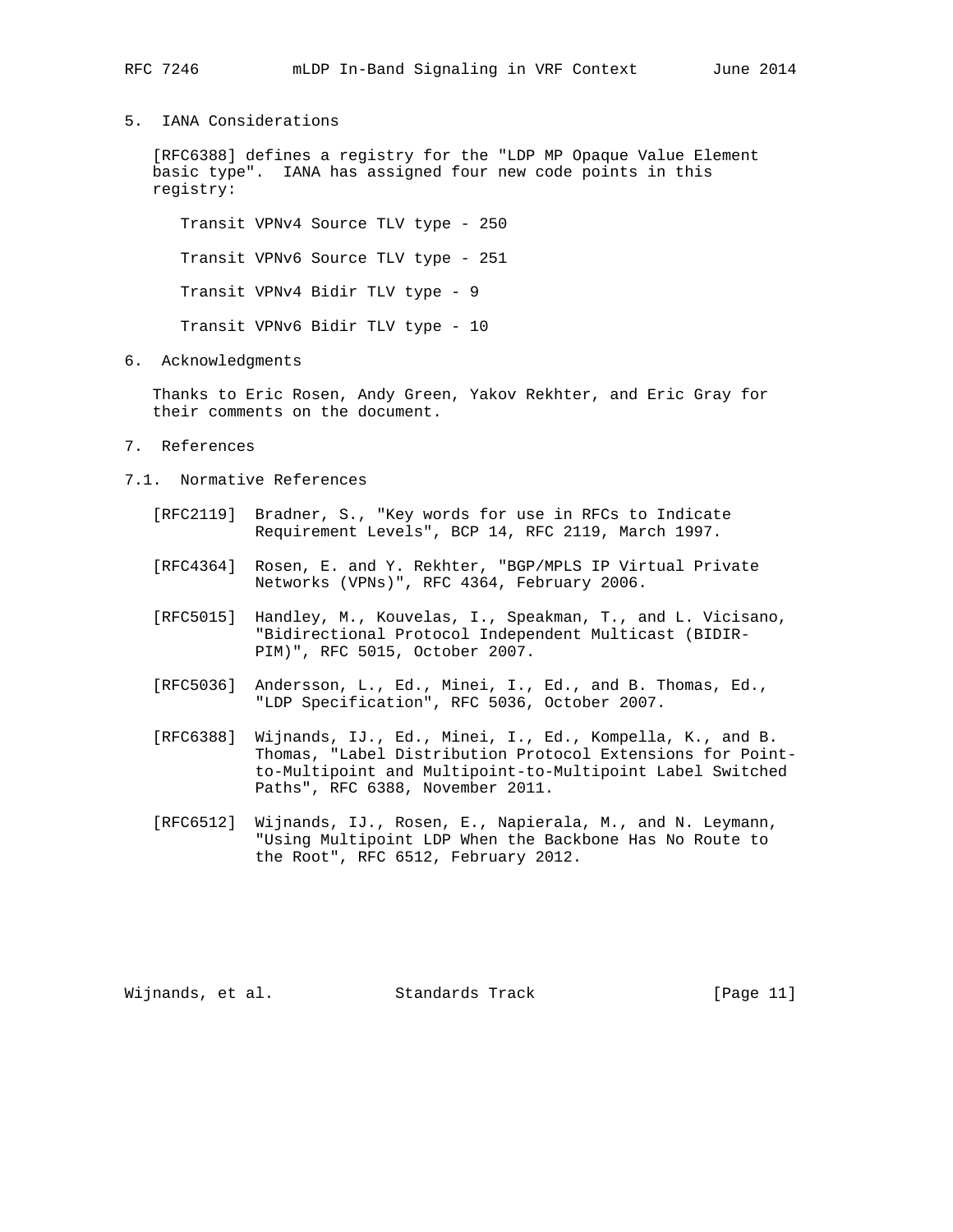- [RFC6826] Wijnands, IJ., Ed., Eckert, T., Leymann, N., and M. Napierala, "Multipoint LDP In-Band Signaling for Point-to- Multipoint and Multipoint-to-Multipoint Label Switched Paths", RFC 6826, January 2013.
- 7.2. Informative References
	- [RFC6513] Rosen, E., Ed., and R. Aggarwal, Ed., "Multicast in MPLS/BGP IP VPNs", RFC 6513, February 2012.
	- [RFC6514] Aggarwal, R., Rosen, E., Morin, T., and Y. Rekhter, "BGP Encodings and Procedures for Multicast in MPLS/BGP IP VPNs", RFC 6514, February 2012.
	- [RFC7060] Napierala, M., Rosen, E., and IJ. Wijnands, "Using LDP Multipoint Extensions on Targeted LDP Sessions", RFC 7060, November 2013.

Wijnands, et al. Standards Track [Page 12]